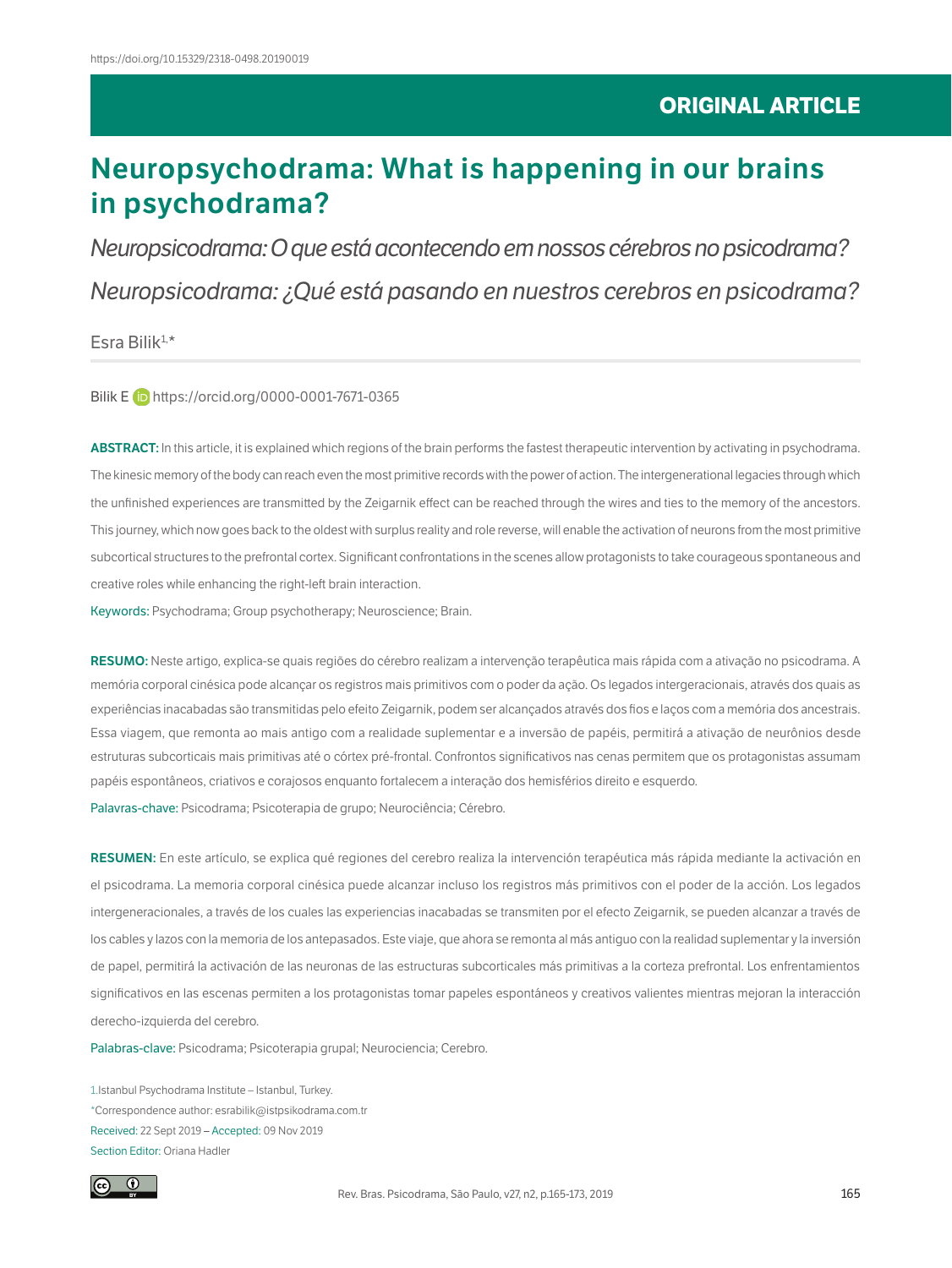# **INTRODUCTION**

One of the most important discovery of our age is the formation of new neurons in the brain, which has been proved by science in recent years (Eagleman, 2015). That means there is a chance of recovery and improvement for everyone in every moment. Its known that the innate potential of the brain and the environmental factors are critical for its evolution (Weiss & Landrigan, 2000). Especially, the relationships established in the early years with caregivers are the most important determinants of healthy brain-soul development. Recent studies have shown that a psychotherapy process changes brain chemistry, and new pathways have been developed in place of the old ones (Cozolino, 2017). This study suggests that the similarities between the ways of working and learning of the brain, and the philosophy and techniques of psychodrama will place psychodrama into a much more privileged position among these methods.

# **NEUROSCIENTIFIC STAGES OF A PSYCHODRAMA SESSION WARM-UP**

A psychodrama session allows the deepest activities to be conducted with the presence of multiple therapeutic elements in the warm-up, enactment and sharing stages. The first stage, warm-up, consist of physical, emotional, intellectual, social and transcendental warm-ups in psychodrama. The warm-up process is the beginning of a protagonist study that covers more than one of these categories and this initiates activation from subcortical areas to the cortex, including emotion, cognition and memory. In this way, both the right and left hemispheres, which are also directed to different functions, begin to activate.

It is important that physical warm-up begins with action, our first repertoire in life. The warm-up walking activates the kinesic memory of the body (Schützenberger, 2012), preparing the body for its deepest record. At this stage, the psychodrama therapist maintains physical contact with the protagonist, "being together", "feeling together" and "doing/making together". This first contact represents the first trust relationship between the mother and the baby. In this way, the protagonist is enclosed in the secure network necessary for self-disclosure. That means they will warm up to new networks to be formed with the memory and emotions activated during the psychodramatic warm-up. Together with the process of warming-up and the process of remembering the second part of psychodrama start (enactment).

#### **ENACTMENT**

The aim of the psychotherapy is to provide integration. The integration of neural networks is devoted to emotion, cognition, sensation and behavior. Normally interrupted neural networks are activated and become available for conscious processing (Cozolino, 2017).

Even though psychodrama includes many therapeutic elements in each stage, the action phase is the most important phase where more than one region of the brain is activated at the same time, and the path leading to new synapses is opened and new structures begin to take place. One of the secrets lies in the concept of "surplus reality". Surplus reality, where people discover that they know more than they think they know, leads to significant expansions and catharsis in the mind. Eagleman (2015) uses the concept of "traveling in time" for the decision-making mechanism of the human brain taking advantage of experiences and life accumulations. Meanwhile, especially the orbitofrontal cortex is active. Journeys to the memories in psychodrama scenes  $\rightarrow$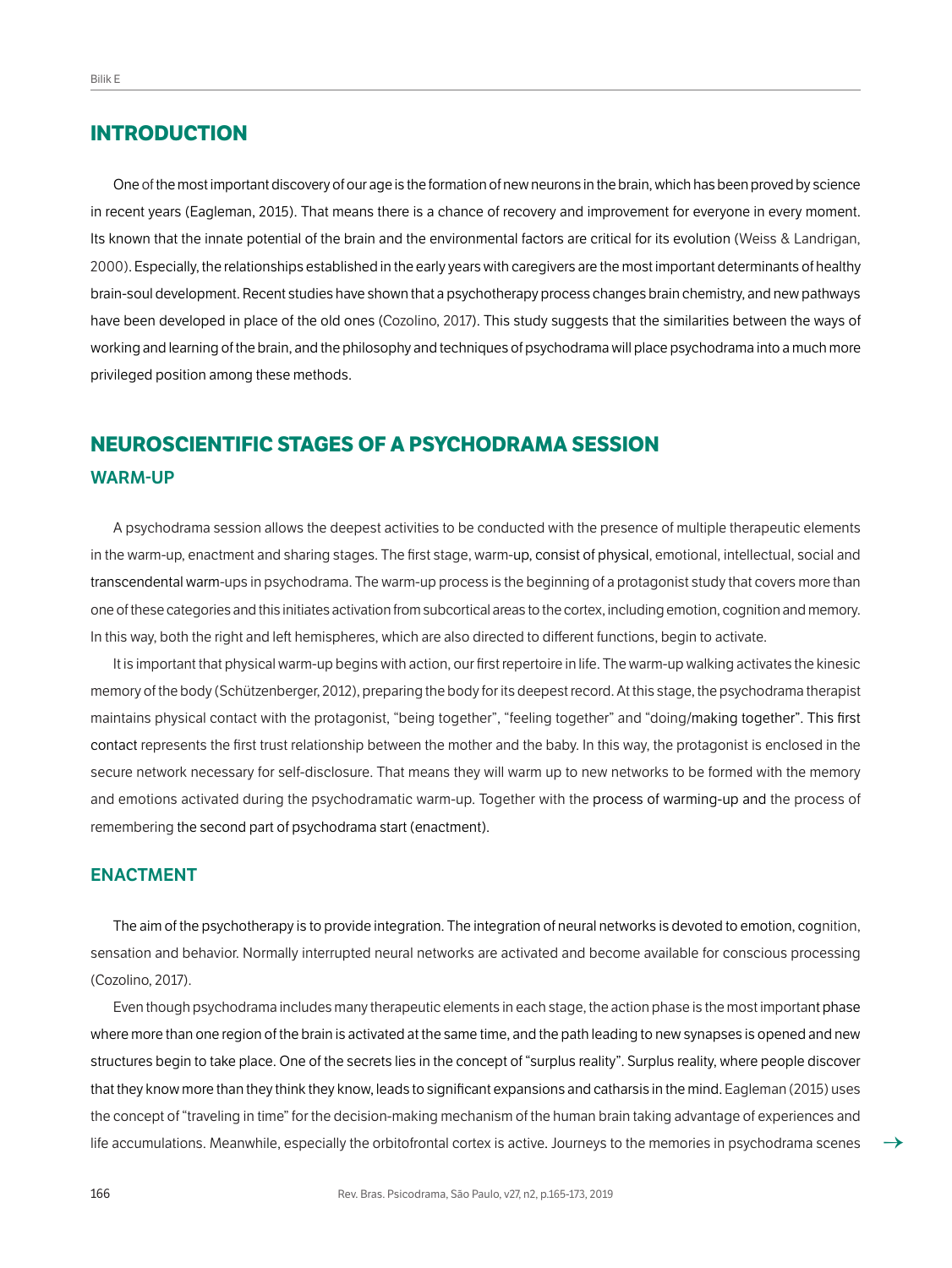sometimes take the form of recalling known memories (Retrieval and Recall) from the narrative memory in which memories are recorded at the consciousness level, in the hindbrain regions and association cortexes. However, most of the time protagonists are observed remembering the memories they suppressed and seeing the connections they never made. These are rather memories recalled from the power of action and the memory of the body.

As the most powerful recordings are recorded with stimuli such as smell and sound accompanying the strong emotions, psychodrama enables the senses to be regressed and the catharsis in a way that activates the senses to establish memories with all the details. That is why Moreno describes scenes as semi-hypnotic place (Altınay, 2015). Recalling the trauma and bringing it to the stage enables the reactivation of the noradrenergic system, the hypothalamus-pituitaryadrenal gland neurohormone systems and many regions of the brain. These include the prefrontal cortex associated with personality and higher cognitive functions, the amygdala associated with memory and emotions, the hippocampus, the dorsal raphe nucleus and the locus coeruleus. In addition, high levels of adrenaline and cortisol hormones secreted in the anterior cingulate gyrus and upper right temporal gyrus were found to be high in stress situations (Öktem, 2013). These important discoveries in the scenes also provide a certain level of anxiety and stress, which is found to be necessary for permanent recovery. Moreno's phrase "Every true second time is the release from the first" (Moreno, 1923 cited by Kellerman, 1992) summarizes the therapeutic power of these encounters. However, confronting the truth can diminish its power and it turns out to be an opportunity to fill its place with more appropriate behavior. Meanwhile, the protagonist's reactivated neurons, which have reached a higher level of reality, also move towards new synapses. Not only the protagonists are healed in a protagonist activity; there are some other members making many discoveries in their selected roles or watching the activity, thus warming to their own themes, sometimes experiencing intense affect and catharsis. In other words, it would not be wrong to say that most of all the brain activations stated happen in all group members.

Symbolic realization scenes, which are mostly established towards the end of the enactment, complete the transition to the new one. It promotes the learning of new life truths and the formation of new synapses between neurons in the brain of the protagonist, whose nodes are untied during the game. This is a complete change. As the power of the old synapses changes, information begins to move through the network in different ways. A sufficiently weak connection will eventually fade away; new connections that are getting stronger will grow by sprouting. A part of this restructuring process is driven by reward systems and allows the neurotransmitter dopamine to spread throughout the network. Symbolic realization scenes mean the active use of the central brain (ventral tegmental area and substantia nigra), which are the reupdate and decision-making centers of the brain (Eagleman, 2015).

In psychodrama sessions, not only the protagonist but also the memories of the older generations are on the stage. In cases where the subject goes to intergenerational extensions, this goes back to much older ancestors (Schützenberger, 2012). It is known that important experiences become permanent and form our genes (Eagleman, 2015). The main issue here is that the incomplete tasks remain strong. The Russian psychologist Bluma Zeigarnik called it as the Zeigarnik effect because the organism tends to complete unfinished tasks (Schützenberger, 2012). Anniversary syndromes, farewells, and all incomplete tasks do not go away until they are complete and continue their intergenerational transmission, and individuals can only move to a new one after completing the old one. It is only possible to solve these difficulties at the cellular level in psychodrama, to be able to work at the level of reality achieved by attachments, tele, role concept and role change, and to be able to enter and modify the memory of the body with operational techniques.  $\rightarrow$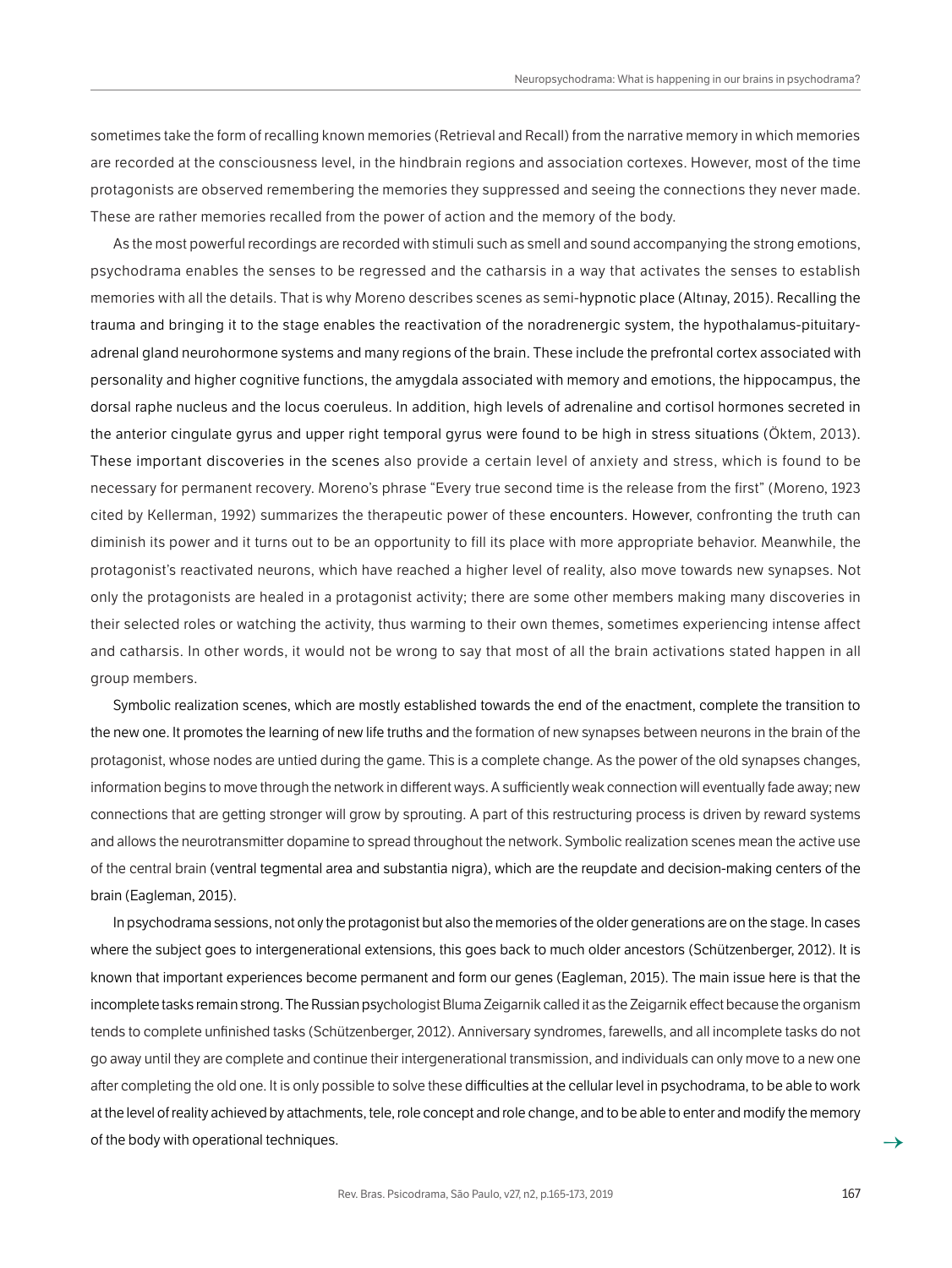#### **Sharing**

The sharing phase is where the digestion starts after receiving the nutrients during the action phase. Since the integrity of meaning is the stage for the protagonist, it could be stated that the prefrontal cortex, Wernicke's and Broca's areas related to expression and meaning, and limbic regions are active in the brain. It is the stage in which the support for the protagonist is completed with group support and warming and learning for the group members (Ganong, 2002, Guyton & Hall, 2001).

### **CREATIVE, SPONTANEOUS AND ACTIVE NEURONS**

The first experiences of the infant also shape the neural networks. The brain organizes various defense strategies for the anxiety that will arise if there are problems with the baby's initial bonds with the mother or caregiver (Cozolino, 2017; Henckens, 2009). This distortion occurs especially in unconscious memory circuits that control anxiety and fear administered by the amygdala, hippocampus and cortico-striatal-thalamo-cortical circuit. The anxiety experienced in the early years paves the way for various pathologies that may occur in later periods.

However, the human baby has adaptive skills that make it distinctive from other species. Humans come to the world fully equipped so that they can adapt to almost any condition. Experience and learning occupy a great place in the emotional and neurobiological development of human beings. The brain continues to develop by becoming a permanent structure of the neural networks formed by connecting each new knowledge and acquisition learned. The adaptation process allows the maintenance and protection of the individual, whereas it may cause a virtual sense of security. The environmental factors that Moreno calls "cultural conserves" can turn people into creatures compatible with their environment and remove them from their creative essences. This causes individuals to be trapped in both the brain regions (especially the limbic system) that give "get-away-from-anxiety" alarms (Rajmohan & Mohandas, 2007) as well as the inability to have all their roles in life in a healthy way.

Being at the moment is getting closer to one's own reality, and sometimes anxiety arouses. Psychodrama members boldly meet with their own facts at the present moment. Instead of old and dysfunctional behavioral patterns, new creative and spontaneous responses of the members lead to the emergence of neuronal nodes formed by anxiety and fear. This emergence is the release of a great energy. So that the neurons of people who are at the moment reunited with their creativity and spontaneity are activated. The neurons of the people who are at the moment are open to the possibilities to establish new synapses. The development of creativity also supports the development of the right hemisphere. The predominant left hemisphere is more cautious, closed to innovations, acting according to established thought patterns, and show resistant features, while the right brain is on the wider, analytical, intuitive side. When individuals become at the moment, they become creative and spontaneous. Creativity and the development of spontaneity increase activation in the right brain. Providing an integrated working system by establishing the right and left brain balances supports the mental health of individuals in a positive way.

Action, in which creativity and spontaneity are being aroused, is the most important complementary part of all decisions. Action is not the end but the first step that makes sense. As in the definition of the neurologist Oliver Wolf Sacks (2010), there is "no perception without action, nothing is seen without looking" (p. 194). Action, our first language in life, is also a powerful tool in psychodrama to break the resistances and reach the body's records. In psychodrama sessions, every moment passes through an action including warp-up walking, touching/holding, sculptures and the animation of scenes. The fact that action  $\rightarrow$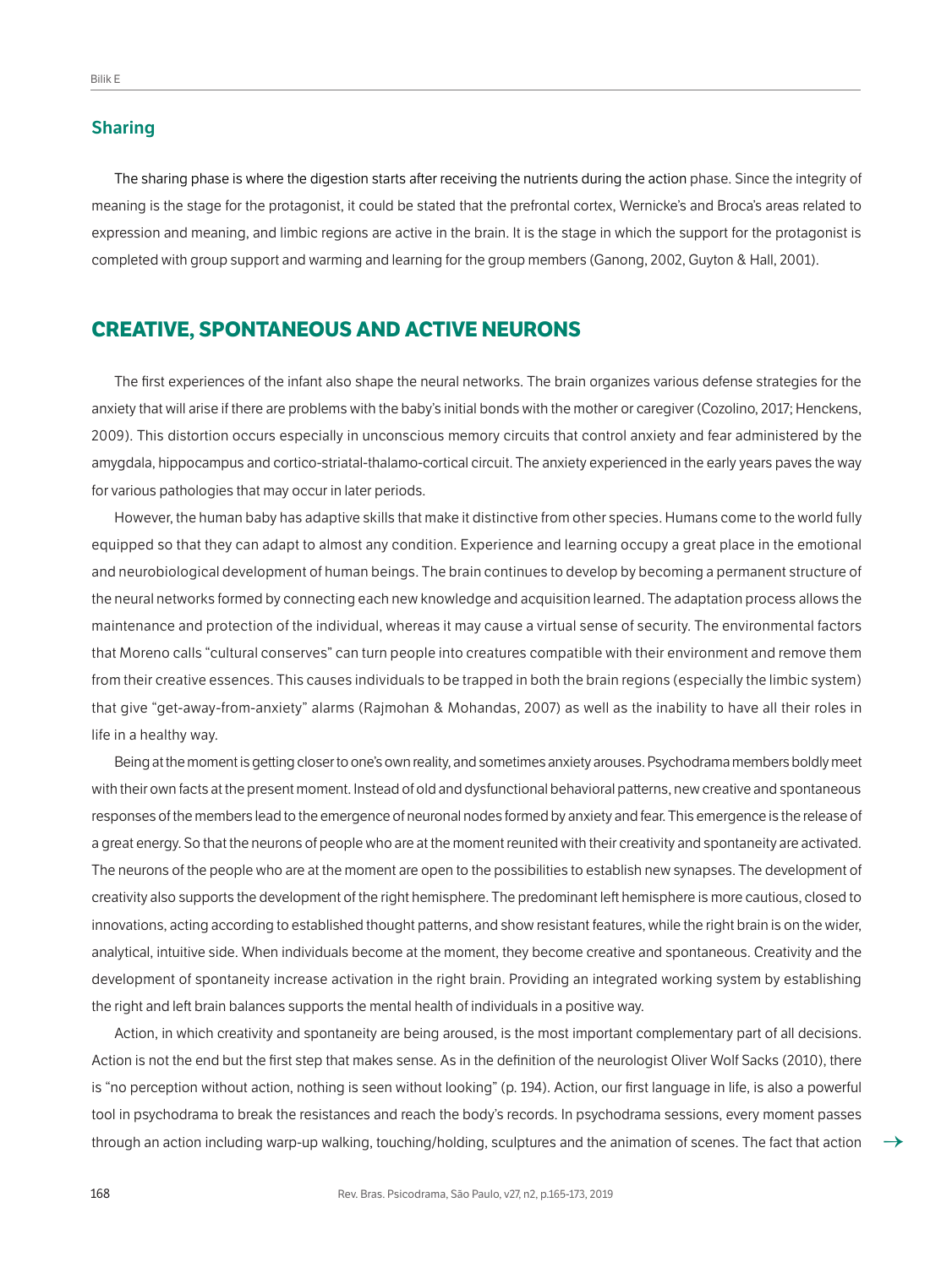is an indispensable part and need of human nature is also the most permanent means of reorganization for the brain system developing through learning.

## **THE MEMORY OF THE BODY**

The first role in which the baby establishes a relationship with life is the somatic role, which covers everything about the body. In this pre-language period, the first language of the baby is action (Altınay, 2015). The mother's response to the baby's calls is very important. It is the first record of body memory that the baby has experienced in the somatic role it has taken since the birth. Schore (2001) stated that as concerning amygdala and hippocampus, the development of amygdala as two important memory section-related regions was completed before the hippocampus, and that the traumatic events in the first relationships with caregivers were recorded in the amygdala and, on the other hand, the memories were not recorded as hippocampal. The suppression of memories in later ages can also be achieved by suppressing hippocampus functions due to increased stress hormones. The "don't tell, but show it" principle of psychodrama causes people to regress and use their body memory by using action they used in the first period without words. Unlocking the physical locks with operational techniques enables a quick progress especially in the body-related difficulties and psychosomatic disorders where the suppression mechanism is the most powerful.

The fact that members bring out the deepest memories and confront important facts leads to emotional catharsis. Anger catharsis which is the strongest feeling, provides great relief and purification (action catharsis). At this stage of the action, it can be said that it functions as ejection and discharge of toxins. In the meantime, if neuroimaging techniques can be utilized, it is expected that changes in serotonin, norepinephrine and dopamine releases may be observed, particularly in sensory limbic systems (especially amygdala), imaging of increased activations in the ventral prefrontal cortex, cingulate cortex (Yalçın & Erdoğan, 2013; Shore, 2001; Siever, 2008).

# **DOUBLING, ROLE REVERSAL AND MIRRORING EMPATHY AND BEYOND**

The mother is the first double of the baby's life. She is also likely to be the first antagonist at the time of individualization. With the first role change in the baby's development process, what he sees from the eyes of his mother is the determinant of self-development, relationship with life and brain development. Moreno adapted the three basic techniques of psychodrama from the first relationship patterns (Özbek & Leutz, 1987). In this way, the protagonist navigating through three different levels of reality (objective, subjective, surplus reality) through doubling, role reversal and mirroring, allows him to retrieve information he forgot or never knew.

Doubling is a technique where the protagonist feels the greatest support of the leader and the group and makes discoveries. During the doubling, it could be noted that the orbitofrontal cortex, mirror neurons, and the language related Broca's field in the left hemisphere, associated with empathy of the leader or the group members, are active. In the meantime, especially the prefrontal cortex and limbic system of the protagonist who makes many connections, internalizes, judges, invokes memories, experiences and maybe restructures, will be activated (Blakeslee, 1997; Altınbaş, Gülöksüz, Özçetinkaya & Oral, 2010). →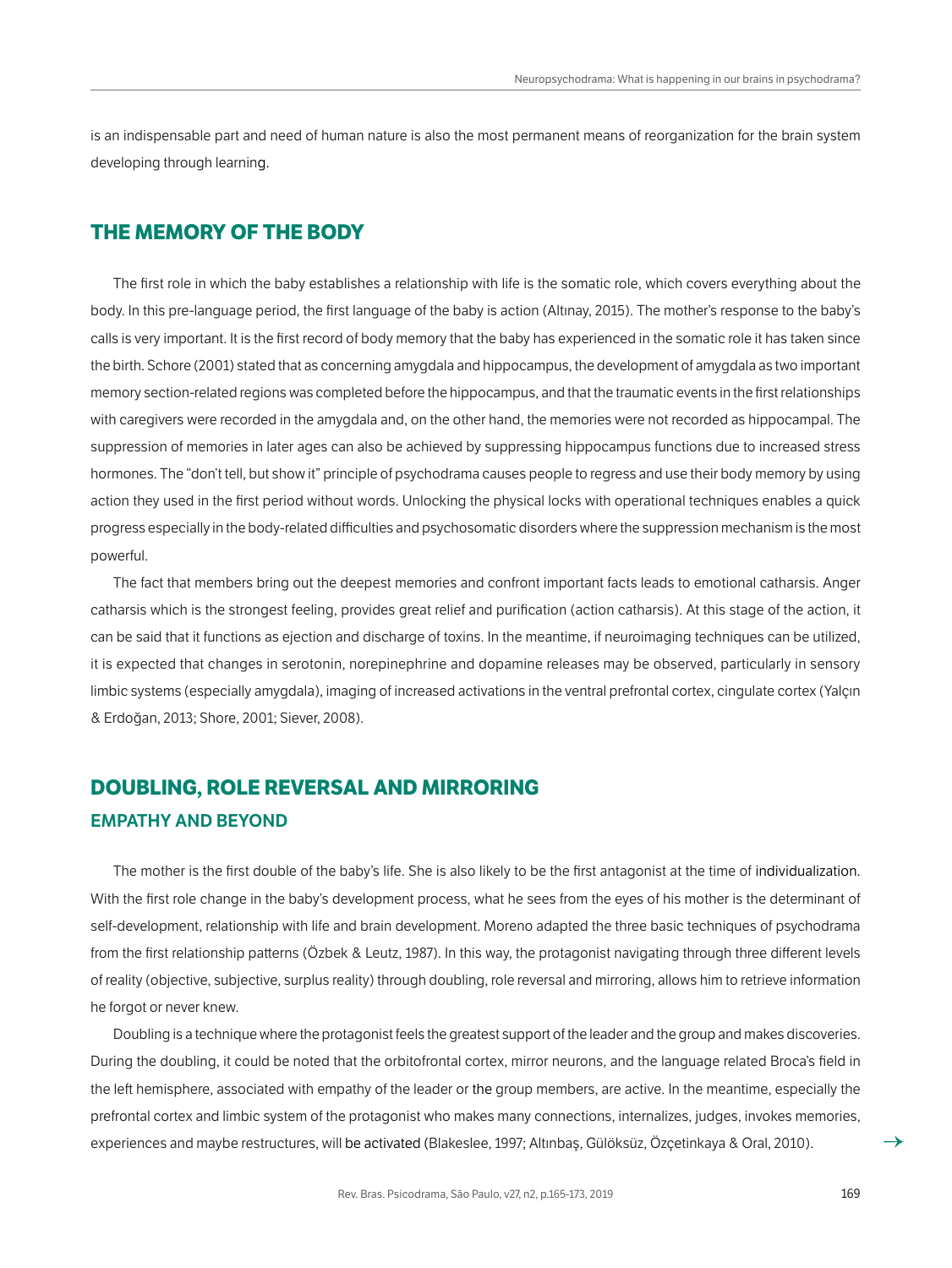Recent study (Altınbaş et al., 2010) has found that especially mirror neurons are autonomous structures related to empathy. Mirror neurons help us to empathize and understand the emotional worlds of others. Researches (Eagleman, 2015) have shown that emotions are achieved by mimicking the facial expressions of another individual in order to understand the working principle of mirror neurons (mirroring). Strikingly, it was shown that people with botulinum toxin application, who lost flexibility in facial muscles, began to have difficulty in understanding emotions shown from facial expressions. The fact that we imitated the other person's emotions to fully understand them made us think of how active the mirror neurons were during the role reversal. On the other hand, the knowledge that the data received during the mirroring of each other was synthesized according to each person's own experience and showed that role change was one step further. During role reversal, members no longer carry any information from themselves when they move from subjective to surplus reality. In the meantime, it could be said that it is the information coming from our invisible bonds extending from the mirror neurons to the macrosystem through the intuitive brain rather than the mirror neurons. This information is obtained in groups by the help of the group's co-unconscious. The intuitive brain is a set of networks rather than an independent region and will be discussed in the next section (Eagleman, 2015).

Mirror, the last basic technique, is the technique that brings the members together with objective reality (Özbek & Leutz, 1987). When protagonists look at themselves or their reflections in the mirror, they become an eye that deters from their own reality and evaluates them from the outside. Here, the prefrontal cortex, which evaluates, criticizes, and mentions the reality, is active rather than limbic structures (Guyton & Hall, 2001).

# **INTUITIVE BRAIN, TELE AND ATTACHMENTS**

Eagleman (2015) has stated that the roots of our social skills go deep into the neural circuits. The brain is a structure in which intricate networks observing others, feel their pain, evaluate their intentions and read their emotions. In order to survive even in the most primitive level (subcortical brain structures) and to understand who a friend or an enemy, an individual has to look after others based on the subtle clues presented by the sensory data. Neural networks are formed through intuitive networks that we bring from birth to feel others with experiences. The most illuminated place in the neurobiology of intuition is called precenium. It is a small part of the superior parietal lobe, located in the middle of two hemispheres. Precenium is also concerned with episodic memory, audiovisual processing and conscience. Based on previous experiences, the ventromedial prefrontal cortex and caudate nucleus, which provide a rapid analysis and alarm, may also be linked to the intuitive mechanism (Blakeslee, 1997).

Moreno (1978) has stated that the intuitive brain uses tele to describe part of the relationship. However, its development depends on the trust relationship established by the caregiver when the baby passes through from the organic placenta to the social placenta. According to Fonseca Filho (2004), the experience of spontaneity between the infant and the caregiver also creates a series of flows between neurons and the orbitofrontal cortex, which is sensitive to the meaning of facial expressions and especially face-to-face communication and plays an important role in the development of telic sensitivity or future empathy capacity.

Moreno (1978), in suggesting the concept of group psychotherapy, similar to the working principle of the brain, stated that an individual without social relations is a social fiction. He completed his psychodrama theory with sociometry and sociodrama, went beyond a psychotherapy system and provided us with a deep knowledge of life that both disease and healing come from others, and that important learning in life can only be gained through relationships. As Heidegger (Eagleman, 2015) has pointed →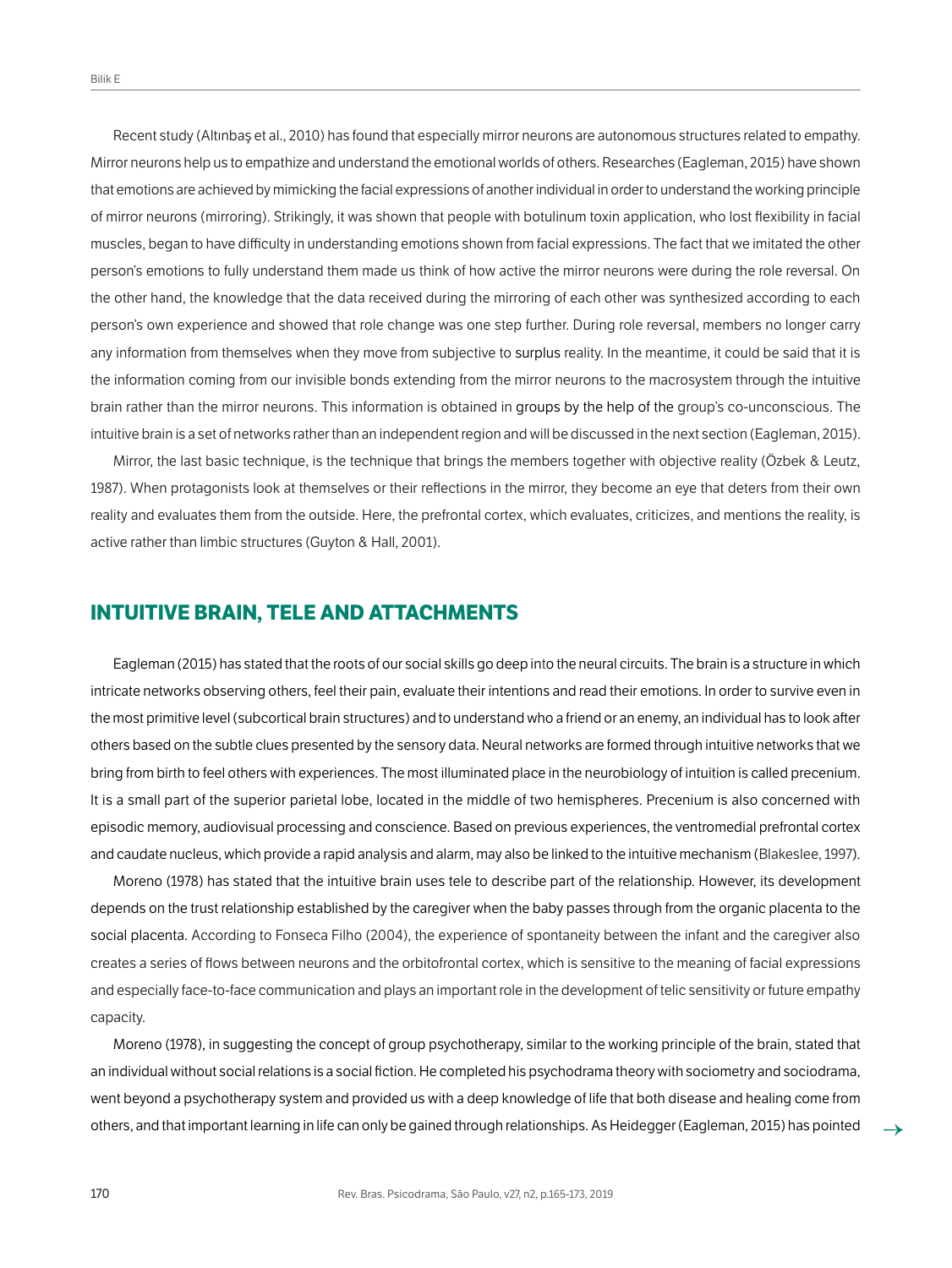out "you need others to exist, what makes you yourself is largely the world around you. The self cannot exist in the void" (p. 176). In other words, the healthy development of the transcendent role is by discovering the bonds we are in from micro to macro. This approach dealing with all aspects of human beings has also made it possible to focus on individuals' pathologies and to take a holistic view without ignoring their healthy sides.

#### **GROUP**

Moreno's discovery that the system of existence is based on bonds formed the basis for establishing the group system for healing and learning. The group, as defined by Moreno, forms the social placenta, the protective network of the individual at the same time; it meets the need of closeness and support which is its most basic need (Moreno, 1978). Experiments have shown that mice prefer robots with feathered arms to wrap them instead of mannequins providing milk. It has been shown that touched mice have dramatically higher survival rates and more advanced brains than others. Similarly, social and brain development was found to be incomplete in infants left alone by their caregivers in nursing homes. In addition to being an important source of discovery, the group also provides members with the emotional support and closeness they need, together with the leader. Touching has an important place in psychodrama and it gives individuals a sense of security with their primary basic needs and provides therapeutic intervention by increasing oxytocin, known to provide bonding in the brain. In studies on the effects of touching, it has been observed that the danger threat of limbic systems of patients receiving touching support have decreased. Moreover, it has been shown that touching induces stimulations in the basal ganglia region related to motor-sensory systems and learning. Physical touch is also an element bringing together and deepens the members and the leader as a representation of touching many themes emotionally and mentally (Eagleman, 2015).

As Siegel (2012) has argued, cells can only exist in the network of relationships as human beings. Each cell has a meaning only when it is a part of the group. Although there are autonomous regions in the brain such as speech, memory, problem solving, etc., these regions can only work through connections in unity. When there are cells that are damaged in the brain, the surrounding regions, like a cohesive group of solidarity, begin to compensate with new organizations. The life story of Cameron, whose half of her brain was removed since she had a neurological disorder, is a striking example for a life. All functions of the brain are almost the same as that of other children. The healthy hemisphere of Cameron has been dynamically rearranged to take over the missing functions, so that all operations are compressed to half the normal brain volume (Eagleman, 2015). While Moreno is interested in sociodrama and sociometry, he emphasizes the transformative power of individuals in societies, contrary to many theories that advocate the opposite. Being together with others is a part and necessity of human nature. It is observed that social pain that occurs in the exclusion state activates the same regions in the brain as physical pain (Eagleman, 2015). We, like our neurons, owe both our existence and the meaning we carry to others.

#### **CONCLUSIONS**

The functioning of the brain and the ability to maintain its development by establishing new connections is like the representation of group dynamics in psychodrama. The brain and psychodrama system are both so similar that they are the product of Moreno's genius, inspired by the system of existence. The fact that neurons need other neurons to make sense, that the energy-releasing →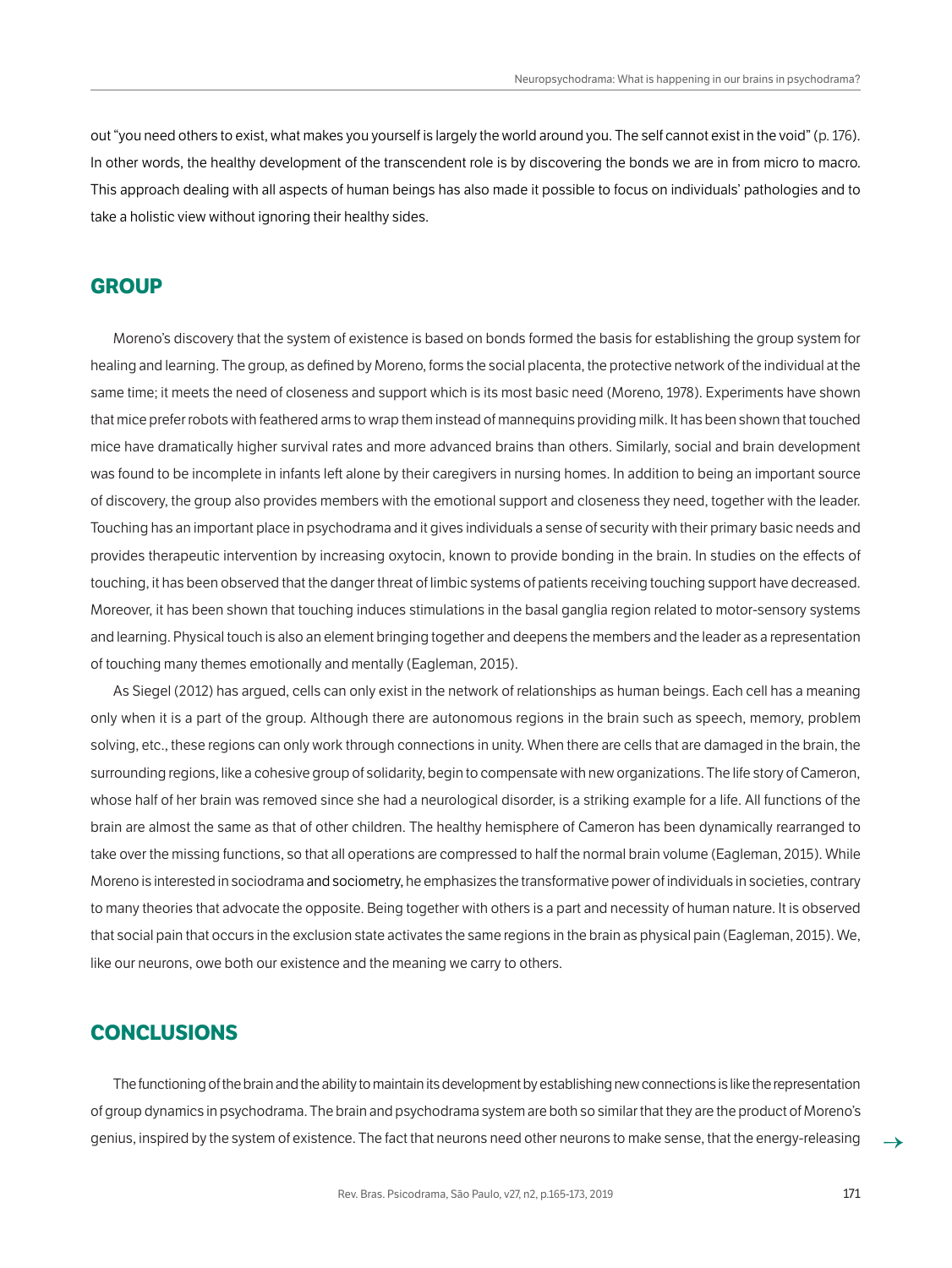synapses and structures are created whereas that the main force is in a single neuron that will initiate the ignition, is like the representation of a relationship between individual and group, individual and society, individual and macroplan.

Recovery is only possible when individuals reestablish a healthy trust relationship with life and people. Every moment means a new opportunity for a choice. Making new choices means the reorganization of neurons within themselves at the cellular level. The psychodramatic view of the soul and body as a whole moves in cycles, each of which affecting one another. The individual's emotional expansions and consciousness raising have the potential to change the entire structure. The purpose of the psychodrama is to remind individuals as part of the macroplan, that they have creative power. Beyond this recovery, the individual also achieves the integrity of existence by attaining the transcendent role. The power of psychodrama should be demonstrated by various neuroimaging techniques that have been studied for different views of psychotherapy.

## **REFRENCES**

Altınay, D. (2015). *Psikodrama Grup Psikoterapisi El Kitabı* [Psychodrama Group Psychotherapy Handbook]. M. Erkmen (Ed.). Turkey: Epsilon.

Altınbaş K., Gülöksüz S., Özçetinkaya S., Oral E. T. (2010). Empatinin Biyolojik Yönleri. Psikiyatride Güncel Yaklaşımlar [Biological aspects of empathy. Current Approaches in Psychiatry]. *Current Approches in Psychiatry,* 2 (1), 15-25.

Blakeslee S. (1997, 4 March). In work on intuition, gut feelings are tracked to source: the brain. *The New York Times,* New York. Retrieved from:<https://www.nytimes.com/1997/03/04/science/in-work-on-intuition-gut-feelings-are-tracked-to-source-the-brain.html>

Cozolino, L. (2017). *Psikoterapinin Nörobilimi* [Neuroscience of Psychotherapy]. Turkey: Psikoterapi Enstitüsü.

Eagleman, D. (2015). *Beyin Senin Hikayen* [The Brain: The Story of You]. Translation: ZA Tozar. Turkey: Domingo.

Fonseca Filho, J. S. (2004). *Contemporary Psychodrama*. New York: Brunner-Routledge.

Ganong, W. F. (2002). *Tıbbi Fizyoloji* [Medical Physiology]. (20 ed. pp. 259-271). Turkey: Nobel Tıp Kitabevleri.

Guyton A. C. & Hall J. E. (2001). *Tıbbi Fizyoloji* [Medical Physiology]. (10 ed. pp. 663-689). Turkey: Nobel Tıp Kitabevleri.

Henckens, M. J., Hermans, E. J., Pu, Z., Joels, H. & Fernández, L. (2009). Stressed memories: how acute stress affects memory formation in humans. *J Neurosci*, 29 (32), 10111-10119. <https://doi.org/10.1523/JNEUROSCI.1184-09.2009>

Kellermann, P. F. (1992). *Focus on psychodrama, the therapeutic aspects of psychodrama*. New York: Jessica Kingsley.

Moreno, J. L. (1978). *Who Shall Survive?* 3 ed. New York: Beacon House.

Ochsner, K. N. & Barrett, L. F. (2001). *A Multiprocess Perspective on the Neuroscience of Emotion*. In T. Mayne & G. Bonnano (Eds.). Emotion: Current Issues and Future Directions. New York: Guilford.

Öktem, Ö. (2013). *Sinirbilim Bakış Açısıyla Bellek* [Memory from a Neuroscience Perspective]. Turkey: İşbankası Kültür.

Özbek, A. & Leutz G. (1987). *Psikodrama Grup Psikoterapisinde Sahnesel Etkileşim* [Stage Interaction in Psychotherapy Psychodrama Group]. Turkey: Grup Psikoterapileri Derneği.

Rajmohan, V. & Mohandas, E. (2007). The Lymbic System. *Indian J Psychiatry*, 49 (2), 132-139.<https://doi.org/10.4103/0019-5545.33264>

Sacks, O. (2010). *Aklın Gözü [The Mind's Eye]*. Turkey: Yapı Kredi. Yayınları.

Schore, A. N. (2001). Effects of a secure attachment relationship on right brain development, affect regulation, and infant mental health. *Infant Ment Health J*, 22 (1-2), 7-66. [https://doi.org/10.1002/1097-0355\(200101/04\)22:13.0.CO;2-N](https://doi.org/10.1002/1097-0355(200101/04)22:13.0.CO;2-N)